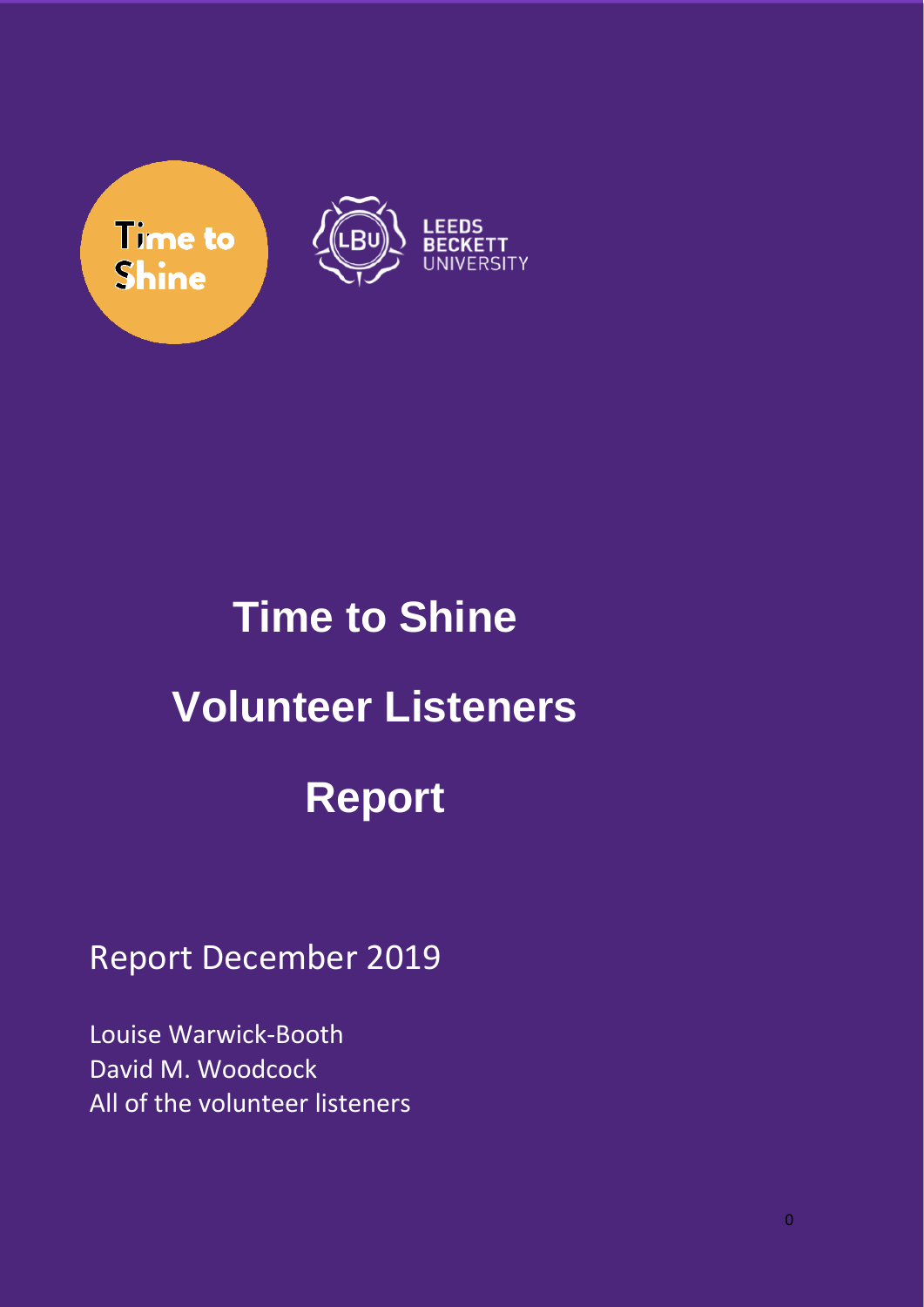### Table of Contents

#### **Summary of the Report**

This Volunteer Listeners report provides stories about older people's experiences of social isolation as part of the evaluation Of Time to Shine, Leeds. The report details the Volunteer Listeners Approach as an idea, its development, pilot testing and full implementation during 2019. The methodology is simple, volunteers hold conversations with older people to capture their stories, and notes about these are then produced as stories.

The common themes found within the stories are reported in detail here, and show that the older people telling their stories had experienced complex life circumstances, including loss, bereavement and loneliness. Their participation in Time to Shine Funded activities led to a number of individual benefits. Some also discussed being able to give back by supporting others and volunteering themselves. However, several barriers to participation were also identified.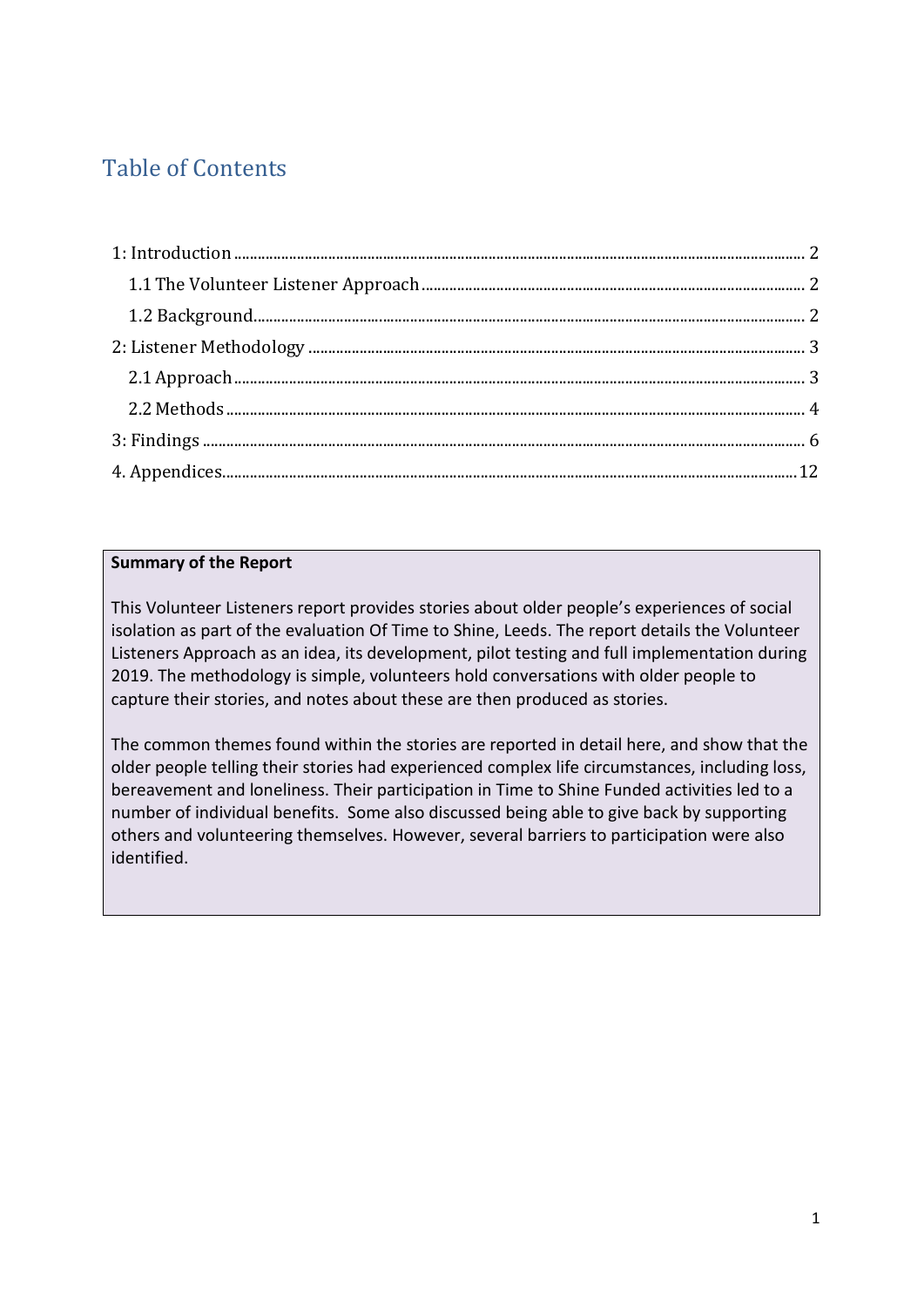#### <span id="page-2-0"></span>**1: Introduction**

#### <span id="page-2-1"></span>**1.1 The Volunteer Listener Approach**

Volunteer Listeners is an innovative way of evaluating Time to Shine, a programme managed by Leeds Older People's Forum (LOPF) and funded by the Big Lottery Fund's Fulfilling Lives: Ageing Better programme to reduce social isolation and loneliness amongst people over 50.

Time to Shine works with partners across Leeds to deliver unique and creative projects which engage socially isolated people. The programme includes a robust external local and national evaluation to test and learn from the approaches and inform future work. The local evaluation is being led by the University of Sheffield, working with colleagues from Leeds Beckett and Leeds Trinity Universities.

Volunteer Listeners intends to add a very human angle to the impersonal evaluation data gathered nationally for the Big Lottery through questionnaires. It aims to look beyond the numbers and hear from the people involved, in their own words. This is a different way of capturing people's opinions, feedback and experience in a more person-centred approach, where volunteers hold conversations with older people to allow their stories to emerge.

#### <span id="page-2-2"></span>**1.2 Background**

*Volunteer Listeners*' is based on ideas used in Phase 3 of the Leeds University project led by Dr Vicki Ward entitled "[Service User Feedback Framework for Improving Integrated Care Project](file:///E:/Users/uos/Library/Containers/com.apple.mail/Data/Library/Mail%20Downloads/2FB5EE87-0A9C-4D4F-9F85-01DACE87FD73/Service%20User%20Feedback%20Framework%20for%20Improving%20Integrated%20Care%20Project%20which%20took%20place%20in%20Leeds)  [\(SUFFICE\)" which took place in Leeds](file:///E:/Users/uos/Library/Containers/com.apple.mail/Data/Library/Mail%20Downloads/2FB5EE87-0A9C-4D4F-9F85-01DACE87FD73/Service%20User%20Feedback%20Framework%20for%20Improving%20Integrated%20Care%20Project%20which%20took%20place%20in%20Leeds) between January 2013 and June 2014 [\(https://medhealth.leeds.ac.uk/info/555/research/746/developing\\_a\\_service\\_user\\_feedback\\_fra](https://medhealth.leeds.ac.uk/info/555/research/746/developing_a_service_user_feedback_framework_for_improving_integrated_care_suffice) mework for improving integrated care suffice) and was designed to look at the impact on service user experiences of the integration of teams of NHS and Social Care staff working together.

The development of the Volunteer Listeners was led by David Woodcock, a "free-lance volunteer, who has a wealth of previous health service and research experience. David has worked as a member of the Time to Shine Evaluation Sub-group during the life-time of the project, and within this context discussed the idea of using 'Volunteer Listeners'.

In March 2017 a Steering Group was established to manage the Volunteer Listeners approach. It was made up of senior academic members of the Evaluation Sub-group from Sheffield and Leeds Becket Universities, 3 programme providers, a researcher from Sheffield university, supported by Time to Shine's Learning Facilitator, and David who was a *Listener* / *Storywriter* in the original SUFFICE project. The Monitoring and Evaluation Sub-Group later agreed to appoint David as a Project Leader.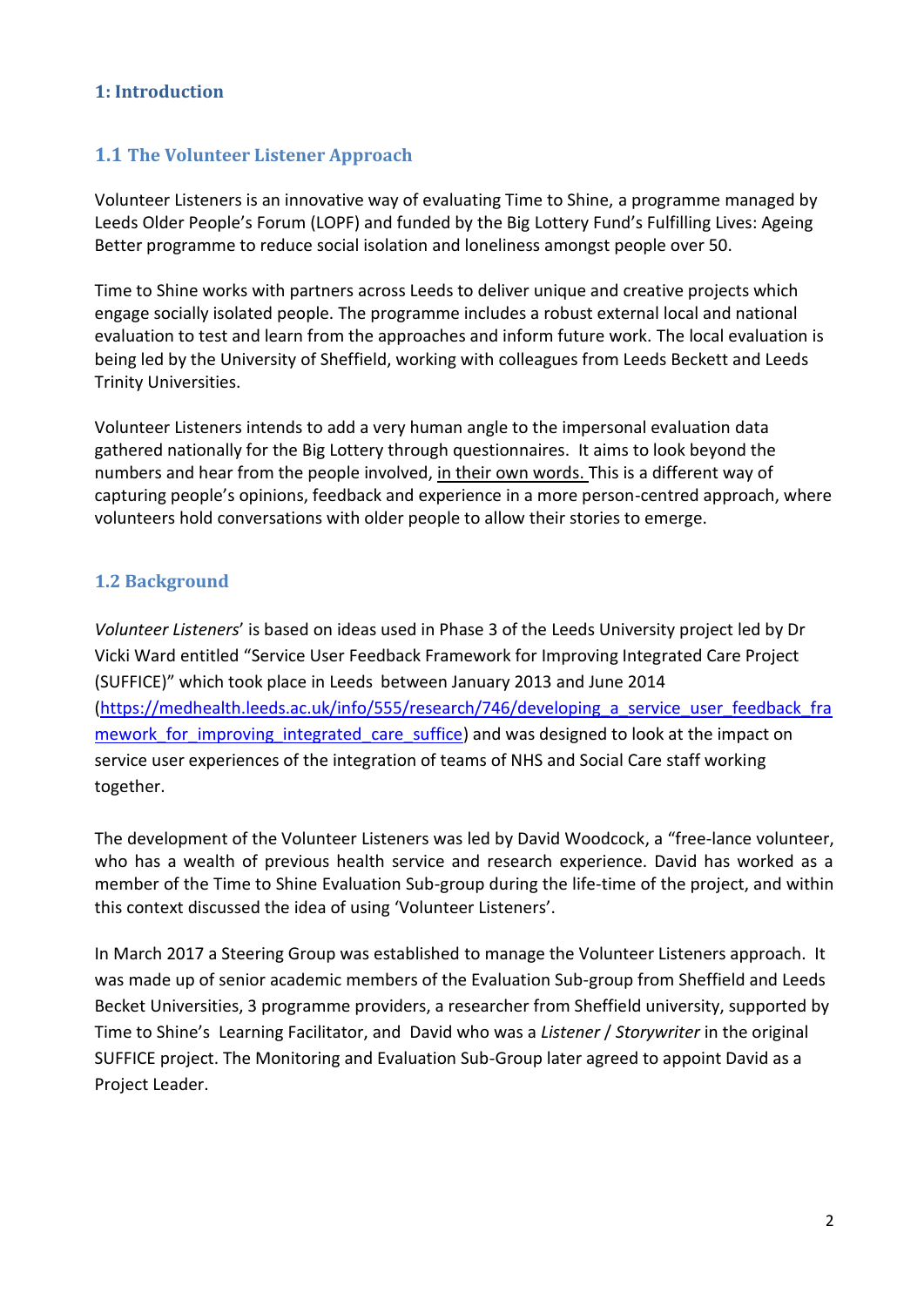#### <span id="page-3-0"></span>**2: Listener Methodology**

#### <span id="page-3-1"></span>**2.1 Approach**

The idea is simple - Conversations (as opposed to formal, structured, interviews) between project participants (referred to as 'Storytellers) and 'Volunteer Listeners', are held to gather more indepth views in the form of stories. Storytellers are recruited from partnership organisations and their individual stories are written up by volunteer 'Storywriters'. The Volunteer Listeners are tasked with listening and capturing the stories (see appendices for the tools used).

Volunteers were provided with training about the evaluation and the Volunteer Listener approach. Volunteers were provided with detailed role descriptions of Listener and *Storywriter*.

#### **Role Type 1-** *Listener*

As a Volunteer Listener you will be part of Time to Shine's local evaluation - feeding in data about our projects and participants.

You will be asked to go out and meet project participants across the city and listen to their thoughts/feelings and experiences about being older in Leeds. You will work in pairs and decide who leads the *Conversation* and who takes notes. You will discuss them afterwards to ensure nothing is missed.

It is possible to combine this role with that of *Storywriter* (see below)

#### **Role Type 2 –** *Storywriter*

Storywriters can operate in one of two ways:

- 1. Listener/*Storywriter* where you will write up a Story using the notes that you and your colleague have taken in a *Conversation*; the second is in an individual capacity, writing up a Story from the notes of someone else's *Conversation*.
- 2. As a *Storywriter* you will use your notes and details or those from other Listeners and write the key themes into Stories. The Stories will be completely anonymised. These stories then become part of Time to Shine's local evaluation and a true reflection of what older participants in Leeds feel about their situation and the Time to Shine projects they are involved in. As a *Storywriter* your role is vital in getting the information collected out to a wider audience. It is you who makes sure that all the information gathered by Listeners is used to share stories of Leeds and how what is happening is affecting the people living here.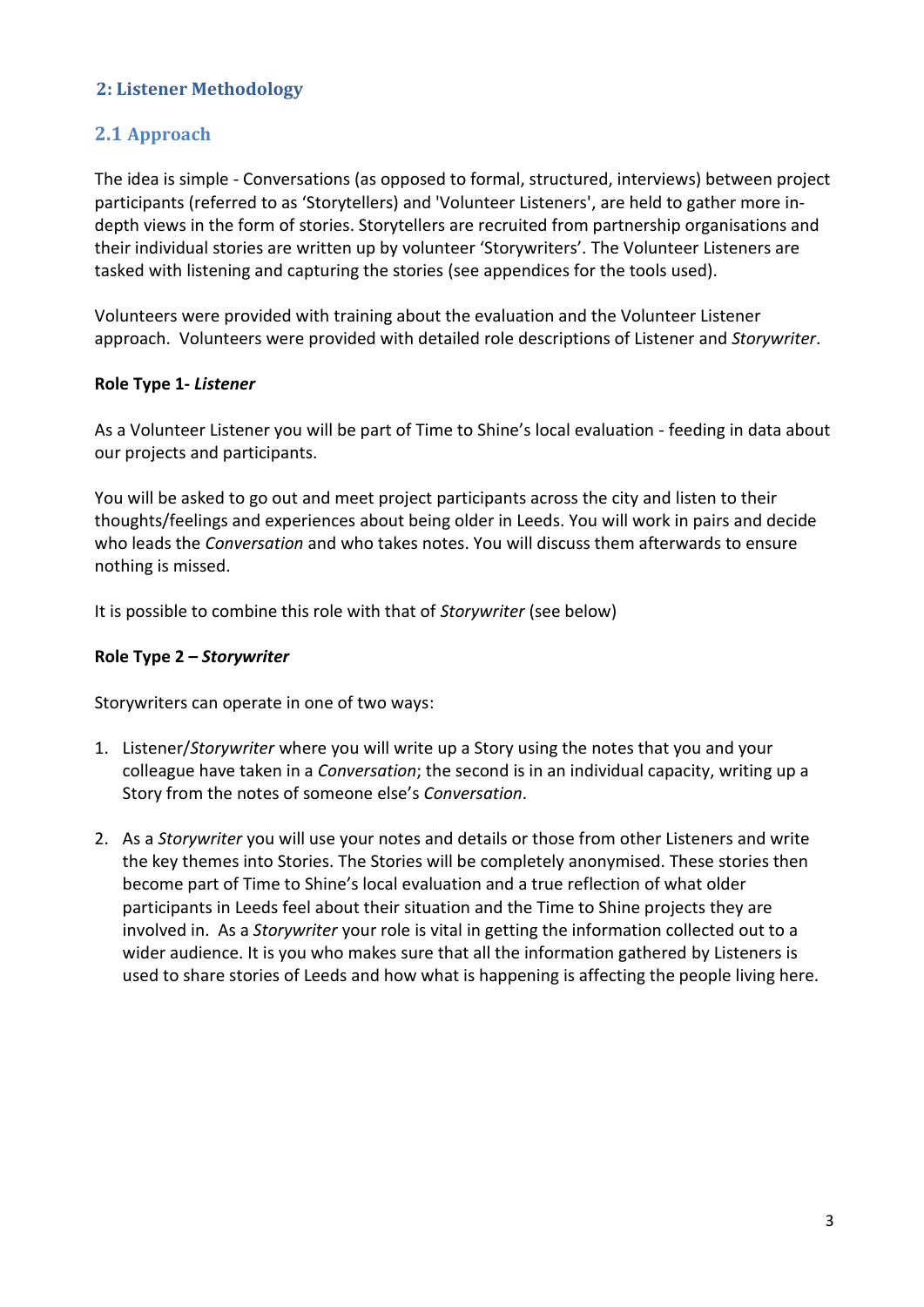#### <span id="page-4-0"></span>**2.2 Methods**

In 2018, the idea of the Volunteer Listeners was tested via a pilot programme. Two delivery partners committed to Volunteer *Listener*s and in January/February 2018, following training sessions for the Volunteers, conversations were arranged between 4 *Listener*s and Storytellers to take place in March 2018. Unfortunately, these had to be cancelled due to bad weather and illness and were rearranged for the following month, at which point one of the Storytellers was unable to take part due to an accident. All 3 *Listeners* who did participate said that they enjoyed the process of story gathering through *Conversation* and wanted to continue.

During 2019, the Volunteer Listeners Programme was re-launched with the support of Leeds Older People's Forum, who advertised and recruited people interested in becoming Volunteer Listeners and Storywriters. Training sessions were held in February, March and October 2019. Following on from the training, 10 Volunteer Listeners (8 women, 2 men) went onto visit Time to Shine funded projects and to hold conversations with older people. The total number of conversations held between June and November 2019, was 26.

#### **Projects that Volunteer Listeners attended (2019)**

- Armley Helping Hands Don't Call Me Old
- Toast Love Coffee
- Feel Good Factor
- Carers Connections Leeds
- CARA 2
- Dancing for Parkinson's Ascendance UK
- Trust Conservation Volunteers
- Float your Boat

Stories were summarised by the Storywriters, either in their own voices, or in the voices of those that they had listened to, with Storytellers anonymised during the writing up process, by the Storywriter. These stories were sent into the evaluation team, and thematic analysis was used to produce the findings reported here.

The evaluation was given ethical approval through The University of Sheffield ethics procedures. The following practices were adhered to, to ensure ethical rigour:

• Informed consent – written consent was obtained from all who told their stories to the Volunteer Listeners.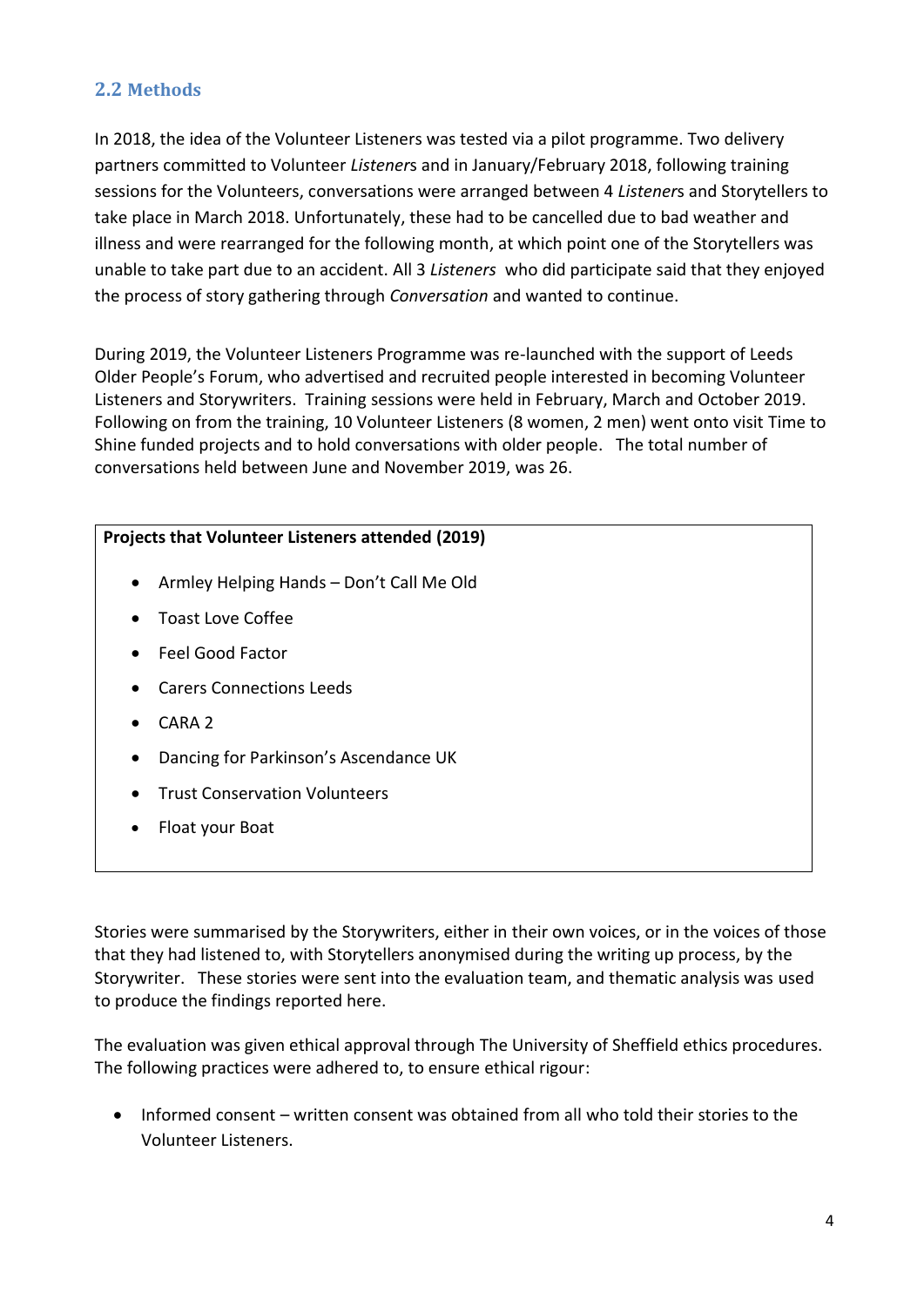- Confidentiality and anonymity no personal identifying information has been used in the reporting of the data.
- Secure information management security (data storage) was maintained through password-protected university systems.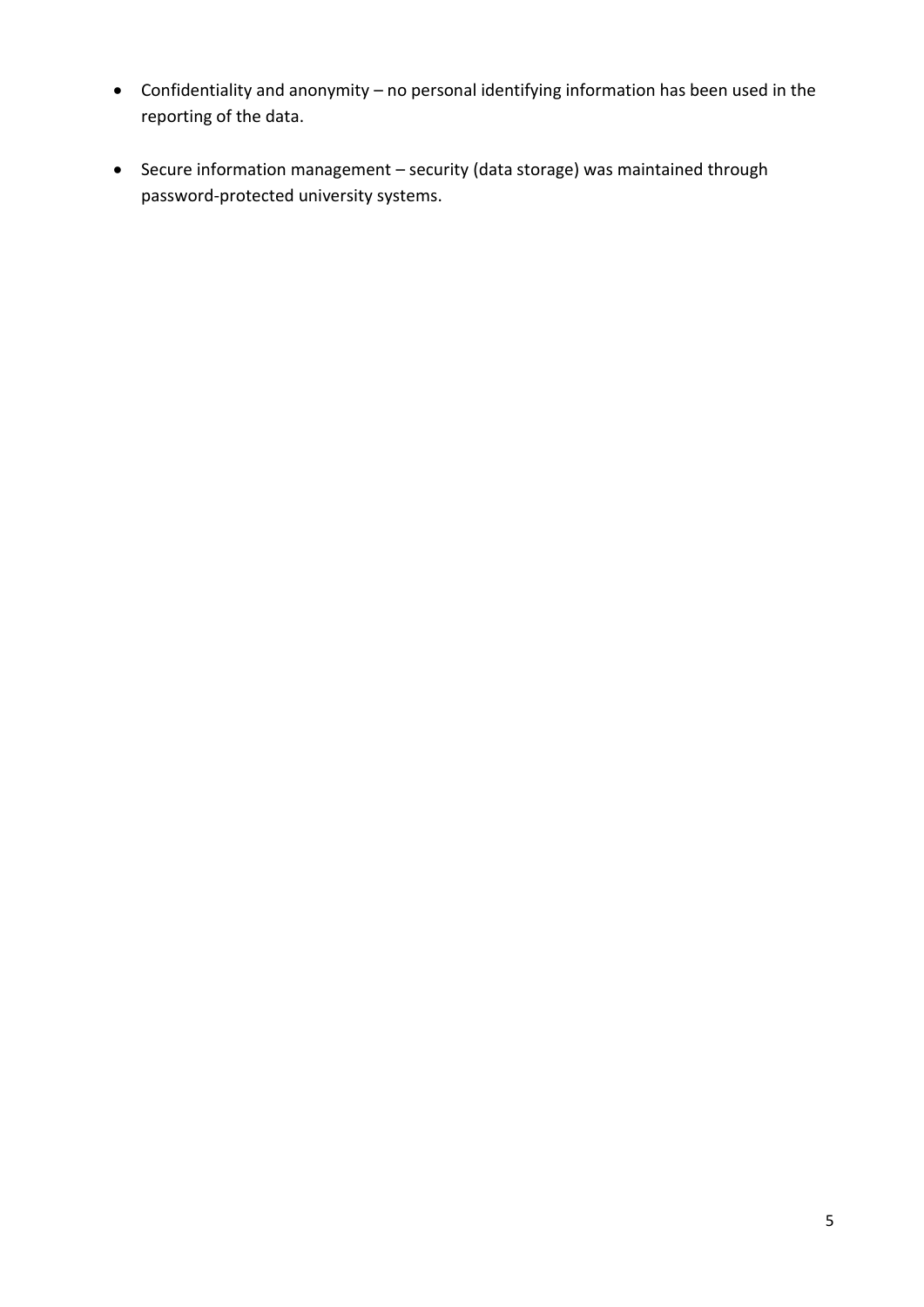#### <span id="page-6-0"></span>**3: Findings**

#### **Routes into TTS activities**

Older people described learning about the TTS projects in a **variety of ways**, some via word of mouth, others by social media and some from professional sources:

*"A lady from the doctors got me coming here."* (Storyteller 6)

One older woman heard about a TTS funded project at her local church where the Project Coordinator was attending and giving a talk about making new contacts. One women telling her story noted that she needed a locally operated group, and that as she had no access to the internet (or desire to use it), she had heard about the activities via word of mouth.

#### **Complexity of life circumstances**

Many of the older people who talked to the Volunteer Listeners articulated the complexity of their life circumstances and feelings of **loss and loneliness** resulting from events such as **retirement, bereavement and poor health:**

*"I am retired and a widow"* (Storyteller 1)

*"I was very, very low, I had counselling."* (Storyteller 2)

*"I have a chronic illness which affects my nerves. This means I can't use my hands very well…My husband and then my son died a few years later."* (Storyteller 6)

*"I was distressed being at home. I'd just moved into a new flat but it was in bad condition and everything kept breaking down. I felt isolated and lonely and wished I hadn't moved."* (Storyteller 8)

*"I was just divorced. I was living on my own with my grown up children living elsewhere and I felt very sad."* (Storyteller 26)

One of the Volunteer Listeners summarised the range of complex circumstances being experienced by the older people who had told their stories. "*Some (older people) told us that they had mental issues, one had a broken unsupportive marriage, one was in a lot of physical pain, all had family that they has brought up and supported but had now left home so they admitted that they were lonely and used to not go out of the house a lot. One widow said that she had a husband who has dealt with all the money issues and she felt very vulnerable when he died."* (Volunteer Listener). Another Volunteer Listener described the very complex circumstances experienced by an older man: "*He'd experienced a lot of difficulties before he came to (project name) including being made redundant, losing his mother and being homeless for some time, which included living on the streets for a while."* This man also had experienced ill health which limited his ability to leave the house.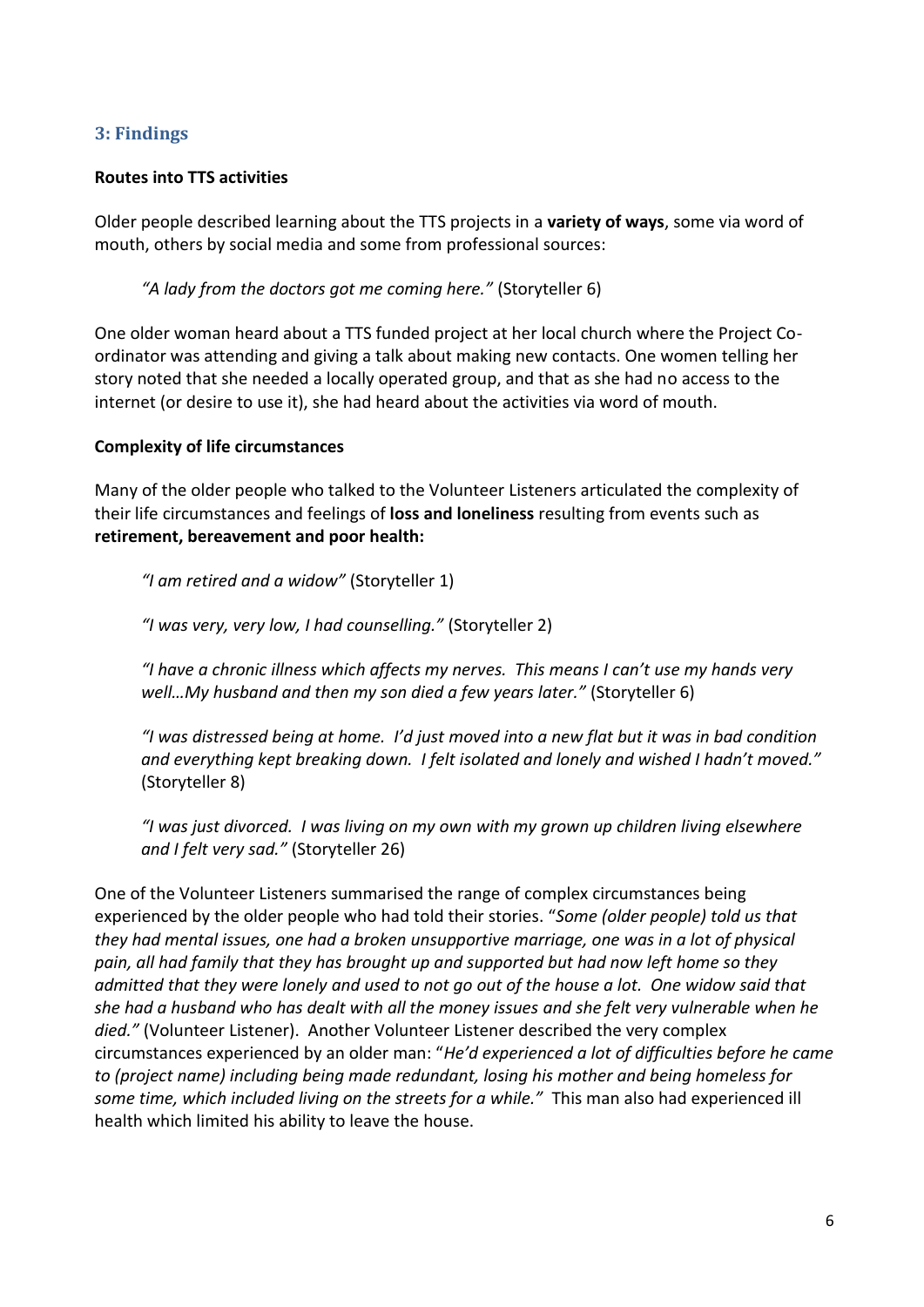#### **Storyteller 5 – in their own words…**

*"I saw information about the group on Facebook so I range the number and was told to come along. I'd had to finish work due to illness. All my friends and family still work so I was very lonely. I had no one to talk to. I'd had to move house because of the bedroom tax and didn't know anyone. I'd had loads of friend where I'd lived before but after I moved, I felt very isolated and it was getting me down. Before coming here (to the group) I was thinking of dying – I wouldn't have done anything but I felt depressed. I'd split with my partner and couldn't look after my grandchildren anymore because of my health. I have a good family network but still felt lonely. After I rang, I thought 'Dare I?' What if they don't like me?' I needn't have worried. (Group name) has given me a new lease of life. I love the crafts. I go on trips just to get out. Sometimes it's boring going to the museums but I go for the social side. It's the social gathering that is important. I don't mind being on my own at home now."*

#### **Benefits**

Those who spoke to the Volunteer Listeners, noted a range of benefits from attending the activities and community groups, such as **routine**, **enjoying the company of others** in an environment different to their own home, and **getting out of the house:**

*"Being involved [with project name] gives structure to my week."* (Storyteller 1)

*"You have contact with others, people are so friendly. It motivates you."* (Storyteller 2)

*"It gets me out of the house. Before I'd sit at home watching TV."* (Storyteller 7)

*"Companionship…Being with others. It is getting people together- not sitting at home stagnating."* (Storyteller 29)

A Volunteer Listener reported that all of the people she had spoken to were "*all tremendously appreciative of the friendship and support they had been given."* Having a befriender visit was also discussed as being a nice experience by some older people. An older man told his Volunteer Listener that he loved the visits from his befriender who was knowledgeable about sport and just sat and chatted during her visits to him. He liked her **company.** Others discussed their **increased confidence** as a result of joining:

*"It's given me more confidence everywhere. If you try, nothing is impossible." (*Storyteller 12)

*"It's given me more confidence…many women have a lot of talent but don't have much opportunity to use it, this has been addressed here. It's all about building confidence."* (Storyteller 16)

One woman reported that she had developed **new skills** as well as experiencing **enjoyment:**

*"I didn't think I would be any good and feel lucky I've been able to do this. I have a new skill now…and I've enjoyed it more than I thought."* (Storyteller 14)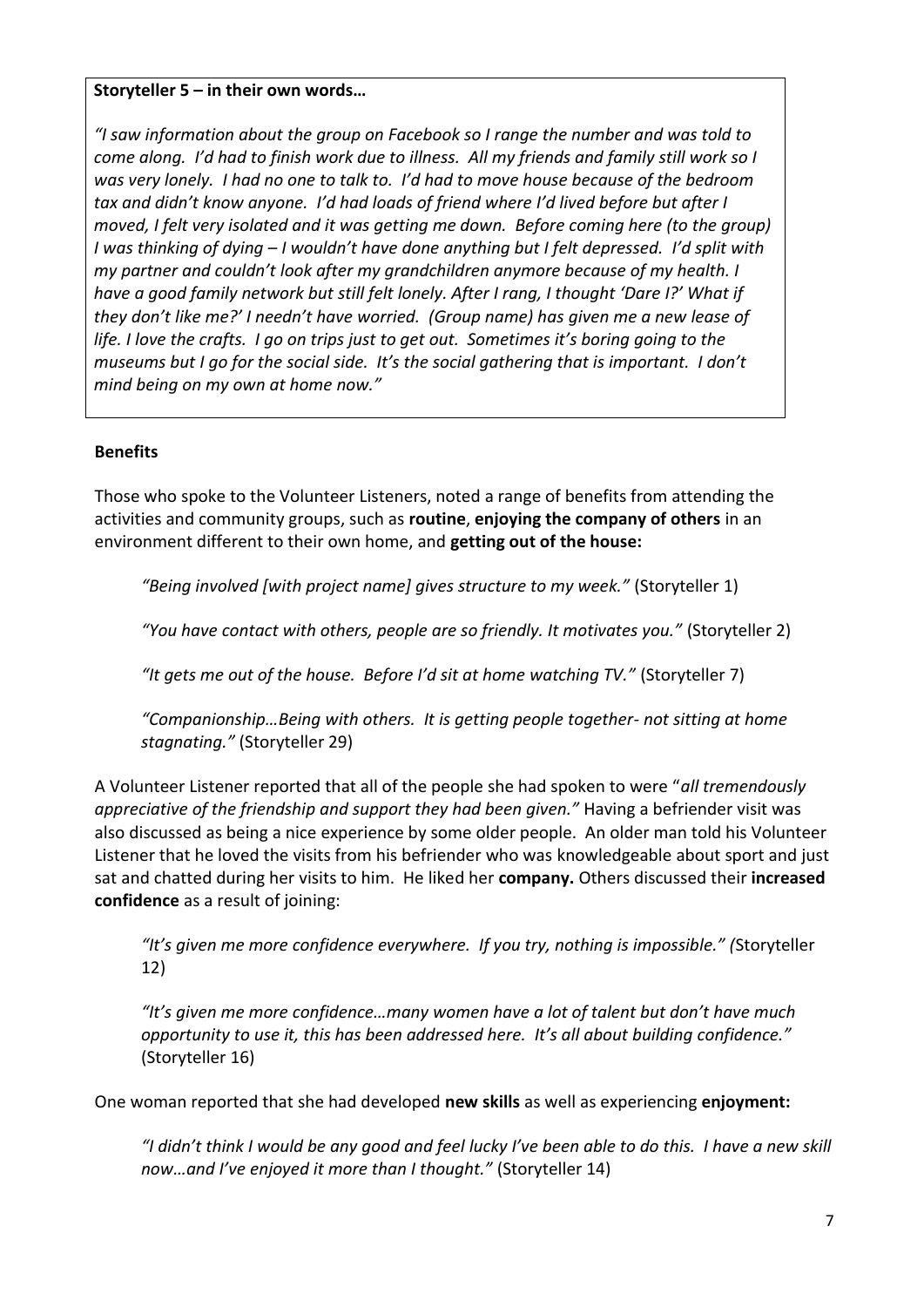Similarly, another women described her participation as **fulfilling** and the project as **worthwhile.**

**Improved mental health**, and **generally feeling more positive** were discussed as benefits associated with being involved:

*"I never thought I would smile again when my son passed away. Coming here has taken my mind off things…The staff are amazing, they do care. It's real…I wouldn't have my friends without here. It's changed my outlook on life and I'm going places I never thought I would again. It's been fabulous. It's great, it'd done so much for me."* (Storyteller 6)

A Volunteer Listener described the benefits that being involved had brought to an older man as "*helping to get his spark back…he doesn't feel lonely here, whereas he felt lonely before coming. His face lights up when he talks about the project, he says he loves it. Since attending, he feels he has more determination and his attitude has changed. He has developed social networks and other voluntary organisations."* Another Volunteer Listener noted that *"Although this lady has been through some very desolate times…she felt that the understanding and kindness shown to her by members of the team had helped with her mental wellbeing."*

For some people, attending TTS funded activities contributed to them **feeling heard** as well as **opening up new opportunities** for them:

*"The staff will sit and listen to me and give me a private space if I need to talk. My family ask me for money and I've been able to say no. Coming here has opened up other opportunities. When I come here, I feel great. When I wake up in the morning, I feel excited knowing I'm coming here. Sometimes I don't like going home and would bring my bead here if I could!"* (Storyteller 8)

A Volunteer Listener described the experiences of one older man as "*he is on the up, and the (project) gives him structure, companionship, the chance to feel empowered, learn new skills and have something to look forwards to."* 

Following on from their own positive experiences several older people discussed how they had decided themselves to **give something back** to their communities by volunteering and by helping to support others who attended:

*"I want to encourage others to talk about their experiences and to ease their pain…I'm encouraging others to come and join us. I've brought two people here who are also thinking of coming. I want to help the next group who will start. This is better than sitting at home."* (Storyteller 10)

*"I enjoy the involvement and get a great deal of satisfaction from the project and feel that it is effective in reducing social isolation."* (Storyteller 19)

*"I'm a people person. My joy comes from helping other people."* (Storyteller 28).

#### **Storyteller 30 - in the words of a volunteer listener**

*"Jim's mum had passed away and he found himself spending more time in the pub, he could spend three or four hours in there spending money and not really enjoying himself.*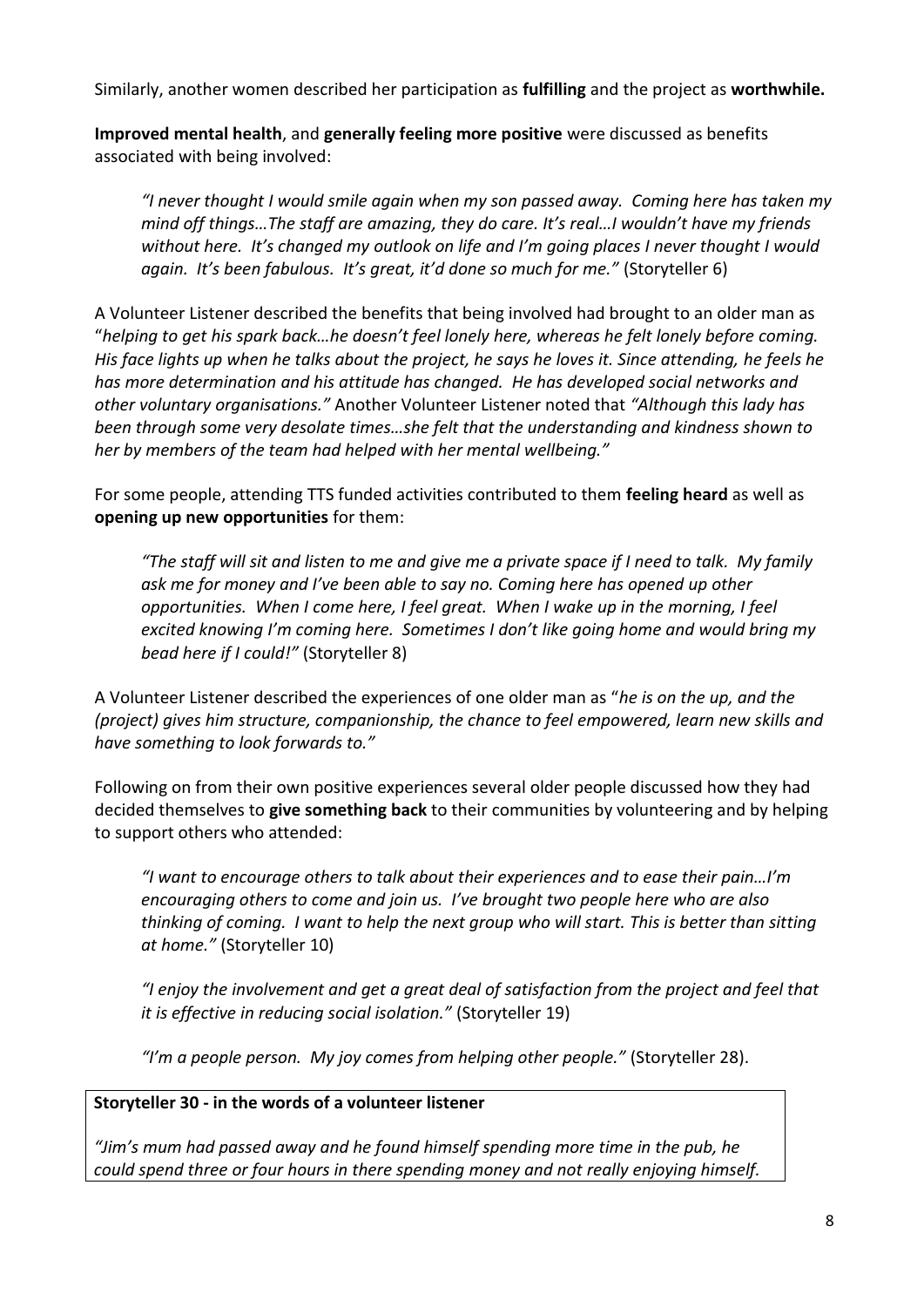*He was in a rut which he described as 'easy to get into, not easy to get out of'. He lived alone. He heard about (project name) though a centre he used to visit with his mother when she played bingo. He attended one trip…with some others, when the project was just starting. He says that this experience left him "gobsmacked" as he loved it. That first trip alone made a difference for himself and others as he made friends who would meet up regularly outside of the project and still do. He feels that the project has helped him to get out of the rut he was in. It has given him structure and he has enjoyed making connections with people which also proved helpful. For example, someone is helping him with his MOT. He gets a great deal out of learning about others' life stories and having a good laugh with people. When he was younger, he travelled the world…he feels this experience of travelling has given him a love of integrating with others. He enjoys helping others too, and seeing people come out of their shell. Jim has a respiratory illness and says being involved with the project helps him with this, moving around is good for his lungs. He has trained as part of the project and has some responsibility which also helped to give him back a sense of identity. He describes Leeds as a 24 hour city and feels that being involved in the project gives him a break away from it. Whilst being involved with the project, he has also had other opportunities which have included working with students. This encourages Jim to go back to college at the age of 67."*

#### **Barriers**

Several of those who discussed their experiences with the Volunteer Listeners felt that it can be **generally difficult to persuade older people to join** activities, and that a range of barriers exists such as culturally specific issues including **language:**

*"It's difficult to persuade elderly people to come out – it may not be their culture to do that."* (Storyteller 1)

"Language can be a real barrier to assimilation into the mainstream of society – but people *do need some kind of encouragement to escape their own communities...people tend to be shy of going into a new place, especially if there is a language barrier."* (Storyteller 3)

*Low confidence* was also a perceived barrier discussed by some of the older people:

*"I am trying to get my neighbour to come here as she doesn't get out a lot. I am trying to persuade here but she hasn't come yet although I tell her about it – some people can't bring themselves to get out as they have no confidence but I keep on trying."* (Storyteller 2)

This meant that some older people found **initially attending a challenge**. One of the Volunteer Listeners noted that the people they met at community groups often said that they were very shy and felt lost at the beginning but then moved onto feeling supported and befriended once they were participating.

#### **What is working**

Several older people discussed the importance of project places and spaces feeling **welcoming** and having the right **atmosphere:**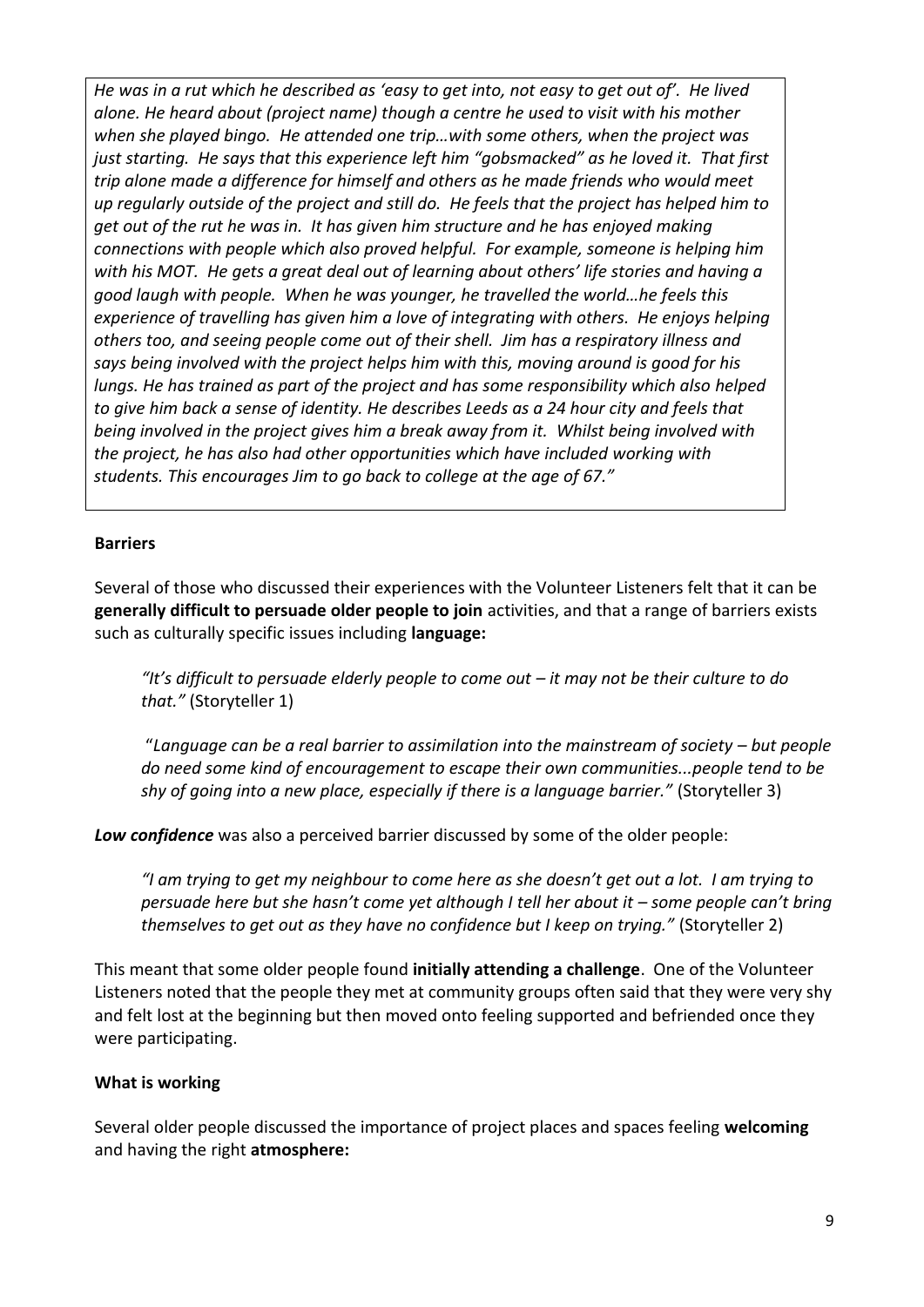*"(Project name) makes them (older people) feel included in a welcoming space, a place where people will be listened to."* (Storyteller 1)

*"(Project name) has a welcoming atmosphere that can provide opportunities for addressing concerns within the community."* (Storyteller 3)

*"If you feel that you are a bit down, you feel that you can drop in anytime and will be helped...I have tried a couple of other centres but feel most at home here – it is the atmosphere."* (Storyteller 2)

Supportive staff and a variety of different activities were also noted as being important for some of those who told their stories. Cost was also mentioned as a potential barrier:

*"It was a big bonus for me that it was free."* (Storyteller 14)

The geographical location of the group and activities was important for several of those who spoke about their involvement, as transport was discussed as a barrier by some. A Volunteer Listener noted that "*The project is only ten minutes away from his home by car, which means he can drive himself…the downside was availability of transport to the venue."* Another older person discussed knowing about an activity but not being able to get there because of the cost of the taxi fare.

Several older people said that they had no hesitation in recommending the activities/groups to others.

#### **Areas for improvement**

One older woman had been linked up with a befriender, who she talked about visiting, sitting and chatting to. However, her befriender had become ill and she has been not had any further visits. She was keen to have visits once each week, where someone could come to her home for her to talk to. Her Volunteer Listener felt that she was commenting on her loneliness indirectly and appreciated having the space to tell her story. Another woman who had participated in the befriending mentioned that her first pairing did not work as she and the other woman simply *"hit it off"* (Storyteller 19), but the following match was a success

Several older people felt that the projects could try to **increase their reach** and to **support others to attend** more generally:

*"Something is needed to encourage them (older people) to come to places like (project name) where they could start to find that help and to make contacts or be directed to other suitable activities or assistance... Remember the value of visual communication with wellchosen images.*" (Storyteller 3)

*"My daughter thinks there could be better advertising, perhaps in local shops and supermarkets."* (Storyteller 20)

One Storyteller said: *"I do try and encourage other people to come along and I think that although the project is advertised, personal contact and personal recommendation are most important when attracting others to try it."* (Storyteller 26).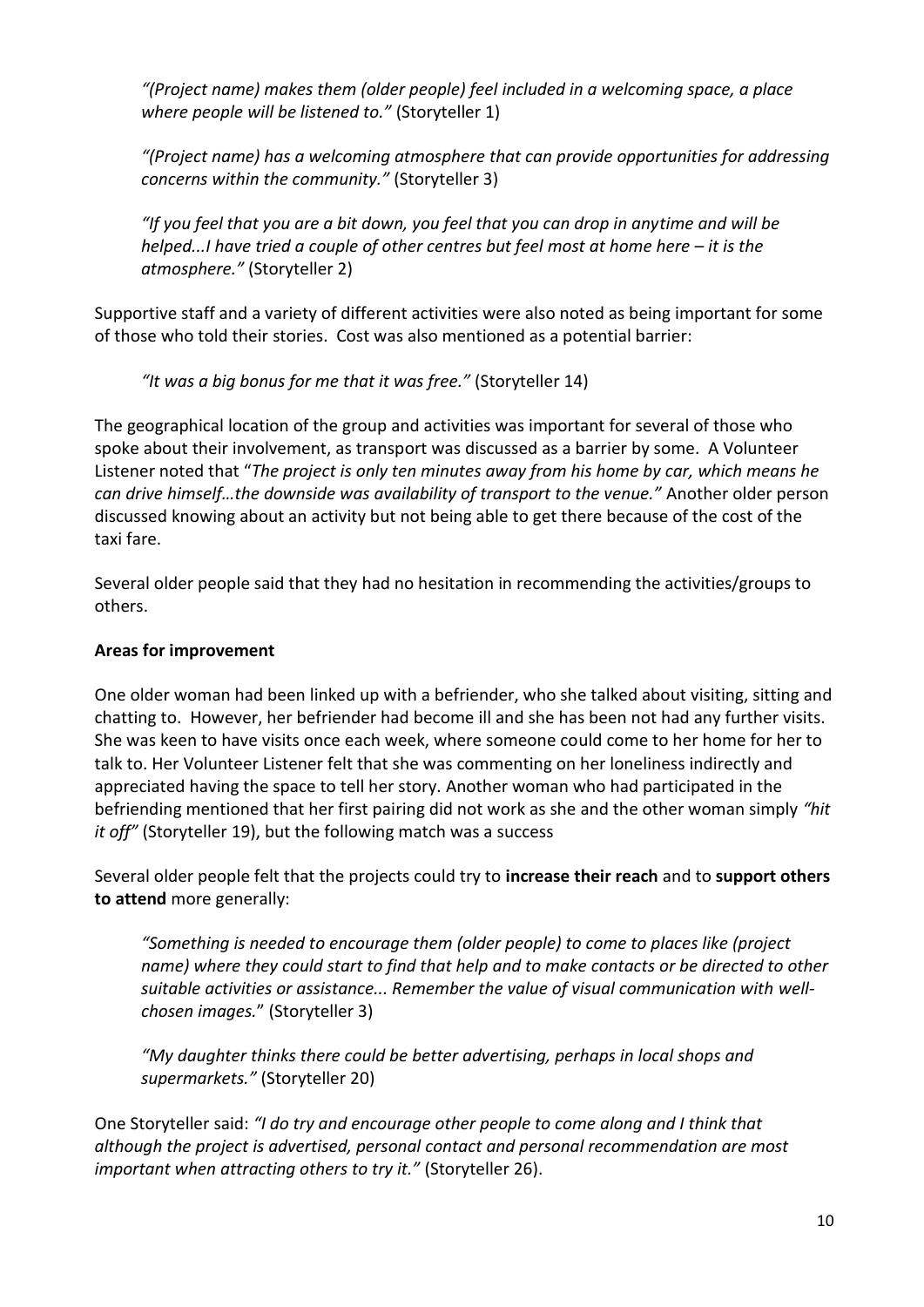#### **Summary of key themes from Volunteer Listeners**

Many of the older people who told their stories articulated the complexity of their life circumstances, including loss, bereavement and loneliness.

They had heard about the activities through a range of routes and described a range of individual benefits that had resulted from their involvement. These included having a routine, having structure, being able to leave the house, feeling motivated, having increased confidence, developing skills, improved mental health and being heard. Some older people also discussed being able to give back by supporting others and volunteering themselves.

Older people discussed a range of barriers to involvement, such as culture, language and low confidence. Several said that they found initially attending difficult but that they were welcomed, and found that the group that had joined had the 'right atmosphere'

In terms of making suggestions for how their project could be improved, suggestions included increasing the reach of advertising and offering support to people to initially join/attend for the first time.